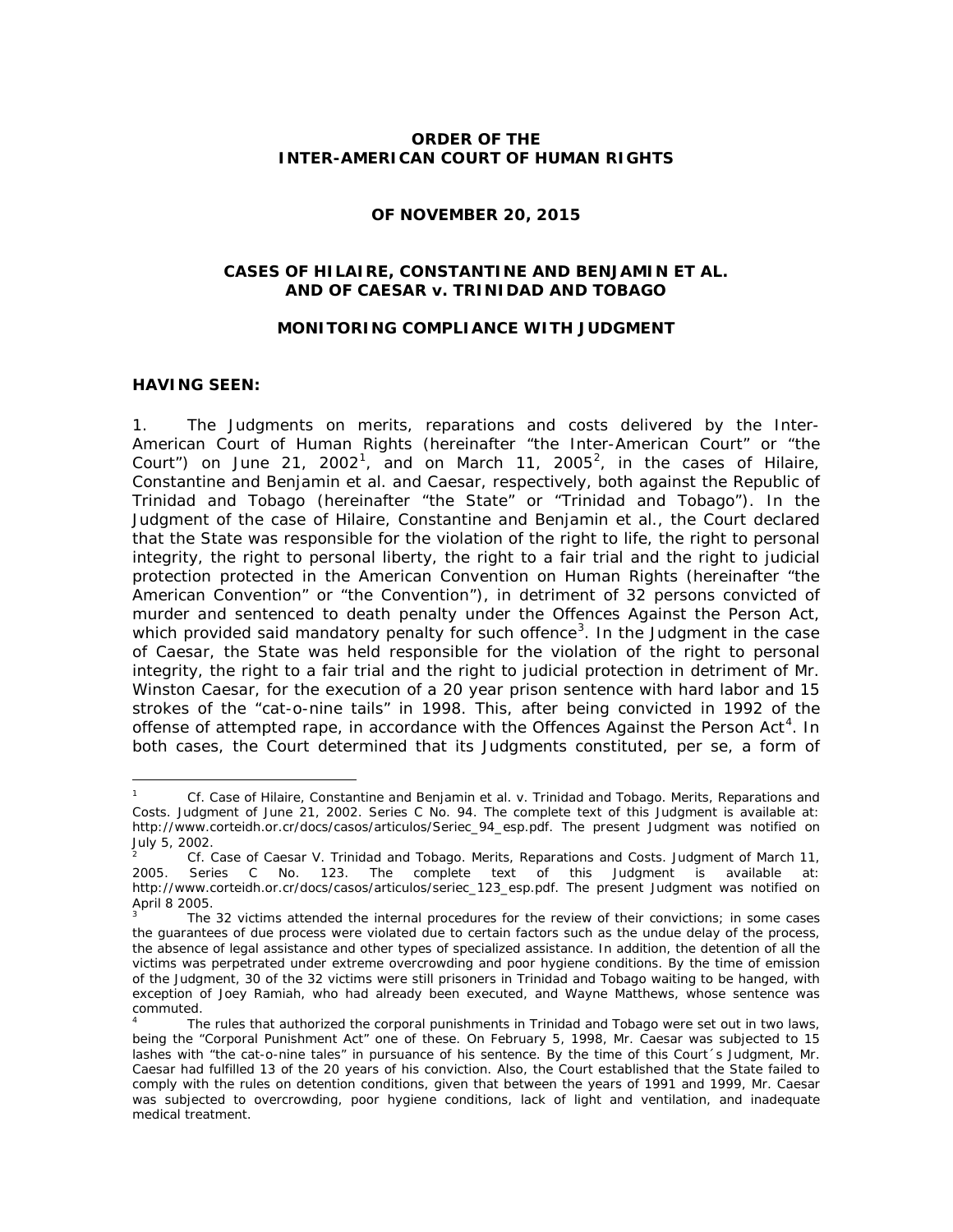reparation, and ordered the State to adopt determined measures of reparation (*infra*  considering paragraph 1).

2. The Orders on monitoring compliance with the Judgment issued by the Court on November 27, 2003<sup>[5](#page-1-0)</sup>, in the case of *Hilaire, Constantine and Benjamin et al.* and November 21, 2007<sup>[6](#page-1-1)</sup>, in the case of *Caesar*.

3. The three notes of the Secretariat of the Court in which, following instructions of the President of the Court or the Court in plenary, specific information was requested regarding the compliance status with the Judgment of the case of *Hilaire, Constantine*  and Benjamin et al<sup>[7](#page-1-2)</sup>, as well as the seven notes of the Secretariat in which, following instructions of the President of the Court, the State was reminded of the due date to present the report required by the Court in the said Judgment<sup>[8](#page-1-3)</sup>.

4. The brief of September 12, 2005, in which the State requested an extension to present the report requested in the case of *Hilaire, Constantine and Benjamin et al.* through a note of the Secretariat of August 17, 2005 (*supra* having seen paragraph 3), and the note of the Secretariat of September 13, 2005, in which the Court in plenary conceded the requested extension until September 22, 2005*.*

5. The brief presented by the representative of the victims<sup>[9](#page-1-4)</sup> on October 28, 2014, in the case of *Hilaire, Constantine and Benjamin et al.*

6. The four briefs of the Inter-American Commission of Human Rights (hereinafter "the Inter-American Commission" or "the Commission") in the case of *Hilaire, Constantine and Benjamin et al*[10](#page-1-5).

7. The notes of the Secretariat of the Court of May 2, 2007; October 24, 2007; March 3, 2011; and May 13, 2015, in which, following instructions of the President of the Court, the State was required to present its report on compliance as requested on the Judgment of the case of *Caesar*.

## **CONSIDERING THAT:**

<u>.</u>

1. In the exercise of its jurisdictional function of overseeing compliance with its decisions<sup>[11](#page-1-6)</sup>, the Court has been monitoring the compliance with the Judgments corresponding to the cases of *Hilaire, Constantine and Benjamin et al.* for thirteen years and five months (*supra* having seen paragraph 1), and *Caesar* for ten years and

<span id="page-1-0"></span><sup>5</sup> *Cf. Case of Hilaire, Constantine and Benjamin et al. v. Trinidad and Tobago. Monitoring compliance*  with judgment. Order of the Court of November 27, 2003. Available at:<br>http://www.corteidh.or.cr/docs/supervisiones/hilaire\_27\_11\_03.pdf.

<span id="page-1-1"></span>Cf. Case of Caesar v. Trinidad and Tobago. Monitoring compliance with judgment. Order of the Court of November 21, 2007. Available at:

<span id="page-1-3"></span>

<span id="page-1-2"></span>[http://www.corteidh.or.cr/docs/supervisiones/Caesar\\_21\\_11\\_07.pdf.](http://www.corteidh.or.cr/docs/supervisiones/Caesar_21_11_07.pdf)<br>
7 Notes of July 16, 2004; October 25, 2004, and October 28, 2004.<br>
<sup>8</sup> Notes of January 16 and August 1, 2003; August 17, 2005; January 12 and March 22, 20 January 15, 2007, and April 23, 2015.

<span id="page-1-4"></span><sup>9</sup> The victims of the case of *Hilaire, Constantine and Benjamin et al.,* are represented by Mr. Saul Lehrfreund, of the law firm Simons Muirhead & Burton.

<span id="page-1-6"></span><span id="page-1-5"></span><sup>&</sup>lt;sup>10</sup> Briefs of December 8, 2003; July 12 and July 26, 2004, and August 15, 2005.<br><sup>11</sup> Faculty that emerges from the provisions of Articles 33, 62(1), 62(3), 65, 67 and 68 of the American Convention, 24, 25 and 30 of its Statute and 30, 31 and 69 of its Rules of Procedures.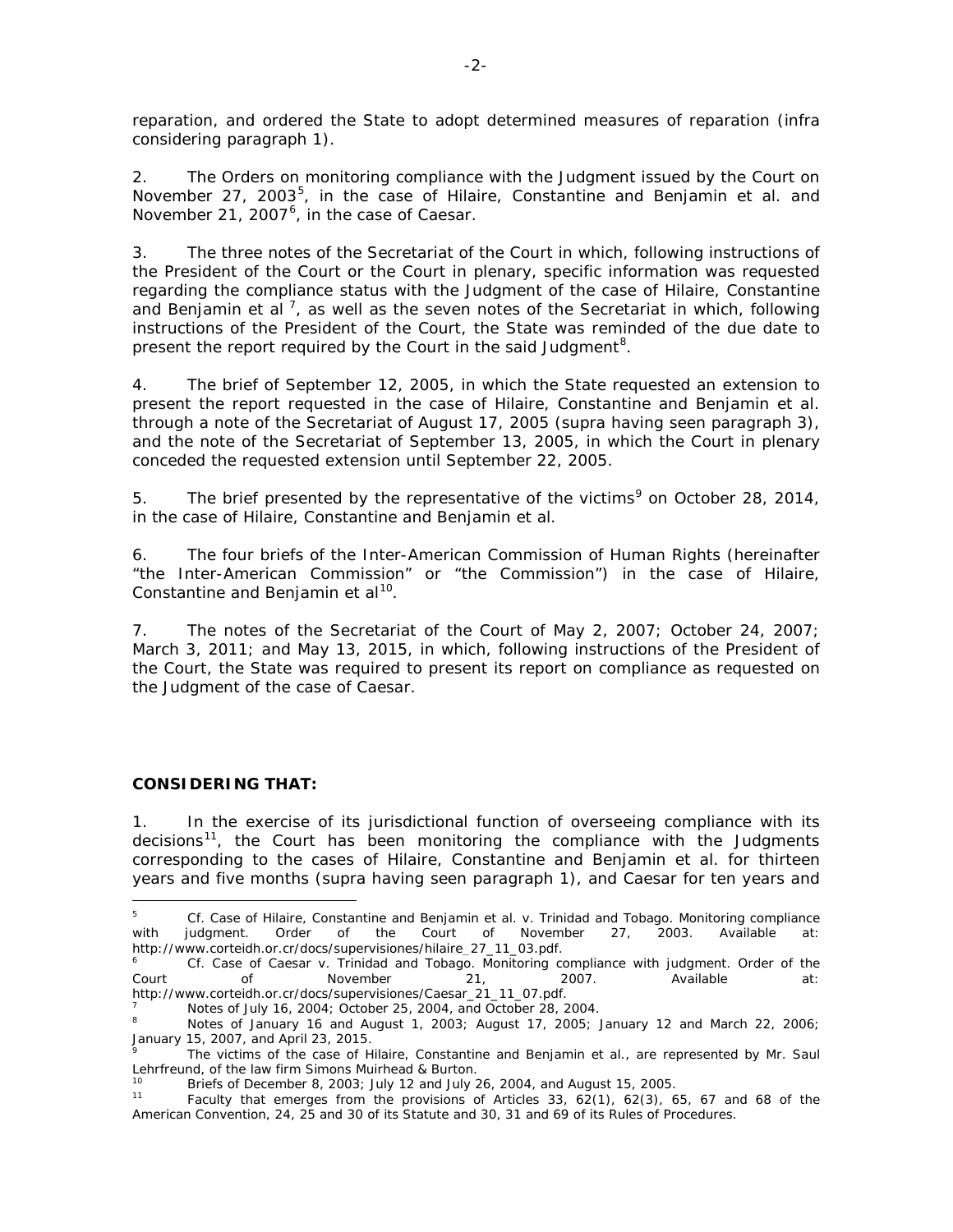eight months (*supra* having seen paragraph 1). In this regard, in both cases the Court ordered as a measure of reparation the payment of compensations by way of moral damages[12](#page-2-0); and, in the case of *Hilaire, Constantine and Benjamin et al.,* ordered the reimbursement of determined sums for costs and expenses<sup>13</sup>. Likewise, in the case of *Hilaire, Constantine and Benjamin et al.,* the Court ordered the State to process a retrial of the criminal proceedings conducted against the 31 victims<sup>[14](#page-2-2)</sup>, "submit before the competent authority and by means of the Advisory Committee on the Power of Pardon  $[...]$  the review of the cases" of the said victims<sup>15</sup>, and, in any case, it should "abstain from executing [the said victims…] regardless of the results of the new trials"[16](#page-2-4). As for the case of *Caesar*, the Court ordered the State to "provide Mr. Winston Caesar, through its national health services, free of charge and for such period as may be necessary, such medical and psychological care and medication"<sup>17</sup>. Likewise, in said Judgments, non-repetition guarantees were ordered, such as: the obligation to "abstain from applying the Offences Against the Person Act of 1925 and […to] modify said Act to comply with international norms of human rights protection"  $18$ , "adopt [...] such legislative or other measures as may be necessary to abrogate the Corporal Punishment Act (Offenders Over Eighteen)<sup>" [19](#page-2-7)</sup> and "amend [...] Section 6 of Trinidad and Tobago's Constitution" [20](#page-2-8), and the obligation to bring the conditions of detention in the prisons of Trinidad and Tobago into compliance with the international human rights norms<sup>[21](#page-2-9)</sup>. As will be further explained, the due dates for the State to present its reports about compliance required in the Judgments of the cases of *Hilaire, Constantine and Benjamin et al.* and *Caesar* expired on July 5, 2003, and April 8, 2006, respectively. Despite the long time elapsed, Trinidad and Tobago has not provided to this date any information about its compliance with the Judgments, despite the repeated requests made by the Court or its President through notes of the Secretariat (*supra* having seen paragraphs 3 and 7)  $^{22}$  $^{22}$  $^{22}$ .

2. Trinidad and Tobago was a State Party to the American Convention from May 28, 1991, date on which it also recognized the jurisdiction of the Court pursuant to Article 62 of the Convention, until May 26, 1999, date on which the denunciation made by the State entered into force, pursuant to Article 78 of the Convention. Pursuant to Article 78(2) of the Convention, a denunciation of the treaty does not relieve the State of its obligations with respect to any act that may constitute a violation of said Convention and that has occurred prior to the entry into force of said denunciation<sup>[23](#page-2-11)</sup>.

<sup>16</sup> Operative paragraph 11 of the Judgment in the case of *Hilaire, Constantine, Benjamin et.al.*

<span id="page-2-0"></span> $12$ <sup>12</sup> Operative paragraphs 12 and 13 of the Judgment in the case of *Hilaire, Constantine, Benjamin et.al,* and operative paragraph 1 of the Judgment in the case of *Caesar.*

<span id="page-2-1"></span><sup>13</sup> Operative paragraph 15 of the Judgment in the case of *Hilaire, Constantine, Benjamin et.al.*

<sup>14</sup> Operative paragraph 9 of the Judgment in the case of *Hilaire, Constantine, Benjamin et.al.*

<span id="page-2-5"></span><span id="page-2-4"></span><span id="page-2-3"></span><span id="page-2-2"></span><sup>15</sup> Operative paragraph 10 of the Judgment in the case of *Hilaire, Constantine, Benjamin et.al.*

<sup>17</sup> Operative paragraph 2 of the Judgment in the case of *Caesar.*

<span id="page-2-6"></span><sup>18</sup> Operative paragraph 8 of the Judgment in the case of *Hilaire, Constantine, Benjamin et.al.*<br>19 Operative paragraph 3 of the Judgment in the case of *Cassar* 

<span id="page-2-7"></span><sup>19</sup> Operative paragraph 3 of the Judgment in the case of *Caesar.*

<span id="page-2-8"></span><sup>20</sup> Operative paragraph 4 of the Judgment in the case of *Caesar.*

<span id="page-2-9"></span><sup>21</sup> Operative paragraph 14 of the Judgment in the case of *Hilaire, Constantine, Benjamin et.al,* and operative paragraph 5 of the Judgment in the case of *Caesar.*

<span id="page-2-10"></span>The only communication made by the State, in both cases, was a request for an extension of the deadline to present information in the case of *Hilaire, Constantine, Benjamin et al.,* on September 12, 2005. This request was granted through a note of the Secretariat on September 13, 2005 (*supra* having seen paragraph 4). Nevertheless, the State failed to present afterwards the aforementioned information.<br>Cf. Case of Caesar v. Trinidad and Tobago. Merits, Reparations and Costs. Judgment of March 11,

<span id="page-2-11"></span><sup>2005.</sup> Series C No. 123, para. 6*,* and *Cf. Case of Hilaire, Constantine and Benjamin et al. v. Trinidad and Tobago. Monitoring Compliance with judgment.* Order of the Court of November 27, 2003, second and third considering paragraphs.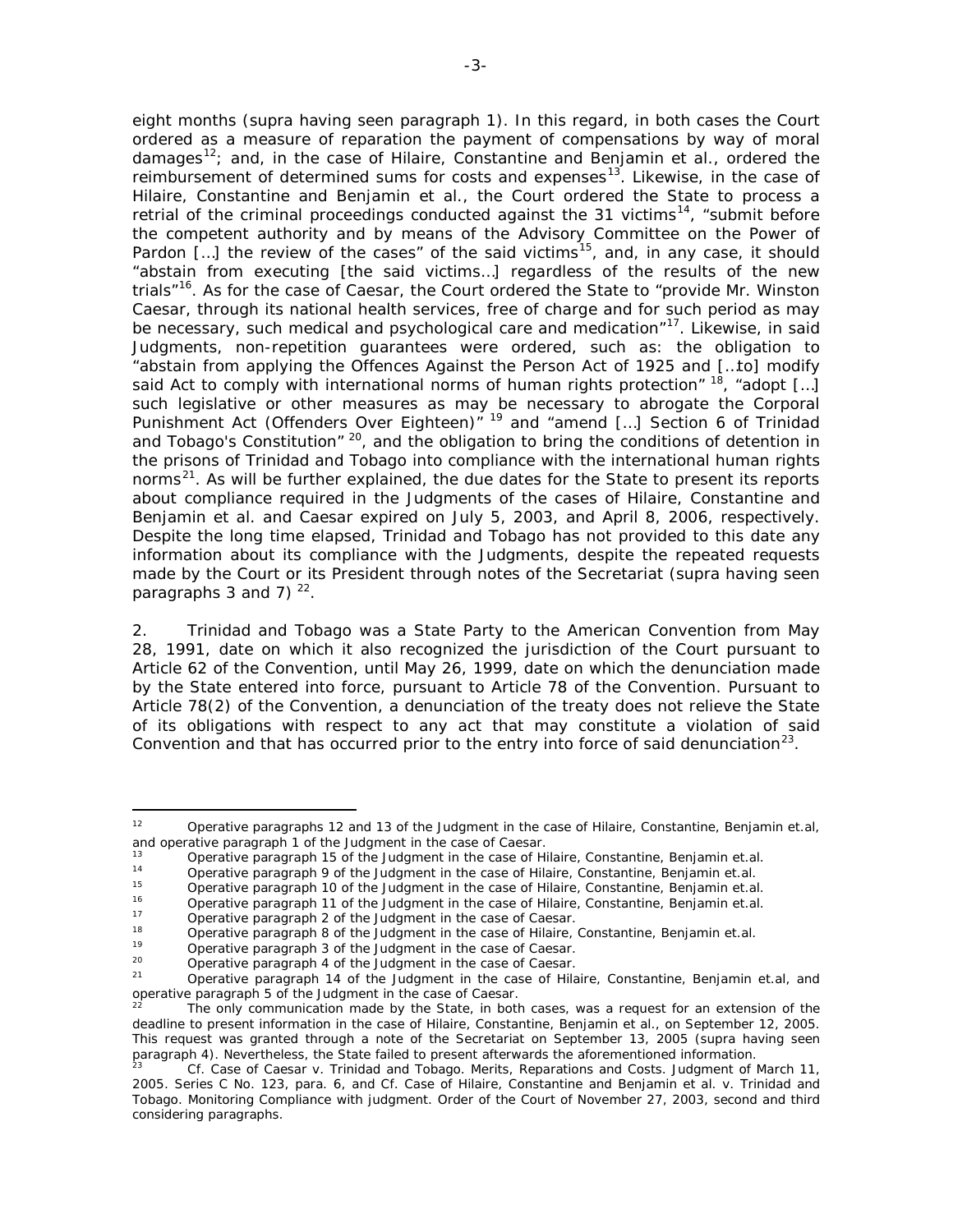3. Pursuant to Article 68(1) of the American Convention, "[t]he States Parties to the Convention undertake to comply with the judgment of the Court in any case to which they are parties." This obligation includes the State's duty to advise the Court of the steps taken to comply with each of the measures ordered, which is essential to the evaluation of the compliance status with the Judgment as a whole<sup>24</sup>. To this effect, it should also be noted that pursuant to Article 67 of the American Convention, "[t]he judgment of the Court shall be final and not subject to appeal", so that once this Court orders a Judgment, it produces the effects of *res judicata* and must be complied with fully and promptly by the State.

4. The Court affirms that States Parties to the American Convention have the treaty-based obligation to implement promptly and fully, both at an international and domestic level, with the dispositions of the Court included in the Judgments that concern them, obligation that, as is noted in customary international law and has been recalled by the Court, binds all state powers and agencies<sup>[25](#page-3-1)</sup> and, when it's not met, the State incurs in an international and unlawful act. In this regard, it is necessary to add that, according to customary international law and what has been stated by the Court, when an unlawful act occurs that can be attributed to a State, this creates its international responsibility for the violation of an international norm, giving origin to a new legal relation that consists in the obligation to make reparations<sup>[26](#page-3-2)</sup>. As the Court has indicated<sup>[27](#page-3-3)</sup>, Article 63(1) of the Convention reproduces the text of a customary norm that constitutes one of the fundamental principles of the law on the international responsibility of States $^{28}$ .

5. Regarding the compliance with the Judgment in said cases, the Court emphasizes that, despite having passed more than twelve years and more than nine years since the due dates ordered in the Judgments of the cases of *Hilaire, Constantine and Benjamin et al.* and *Caesar* (*supra* considering paragraph 1), respectively, and the various requirements made by the Court or its President, the State has not presented any report about its compliance with the Judgments. The State has omitted to report even when during those years the Court issued orders on 2003 and 2007 declaring non-compliance with said obligation to inform in the cases of *Hilaire, Constantine and Benjamin et al.* and *Caesar,* respectively, and that, subsequently the Court or its Presidency made several requirements. The Court considers that this constitutes noncompliance by Trinidad and Tobago of its duty to advise the Court. The Inter-American

<span id="page-3-0"></span><sup>-</sup><sup>24</sup> *Cf. Case of Family Barrios v. Venezuela. Monitoring Compliance with judgment.* Order of the Court of September 2, 2015, second considering paragraph.

<span id="page-3-1"></span><sup>25</sup> *Cf. Case of Castillo Petruzzi et al. v. Peru. Monitoring Compliance with Judgment.* Order of November 17, 1999, third considering paragraph*; Case of Baena Ricardo and others v. Panama*. *Competence.* Judgment of November 28, 2003. Series C No. 104, para. 131, and *Case of De la Cruz Flores v. Peru. Monitoring Compliance with Judgment.* Order of the Inter-American Court of Human Rights of September 02, 2015, forty-second considering paragraph.

<span id="page-3-2"></span><sup>26</sup> *Cf. Case of Garrido and Baigorria v. Argentina. Reparations and Costs*. Judgment of August 27, 1998. Series C No. 39, para. 40; *Case of Ximenes Lopes v. Brazil*. *Merits, Reparations and Costs*. Judgment of July 4, 2006. Series C No. 149, para. 232, and *Case of Fontevecchia and D'amico v. Argentina*. *Monitoring Compliance with Judgment.* Order of the Inter-American Court of Human Rights of September 01, 2015, fifth considering paragraph.

<span id="page-3-3"></span><sup>27</sup> *Cf. Case of Castillo Páez v. Peru. Reparations and Costs.* Judgment of November 27, 1998. Series C No. 43**,** para. 50, and *Case of Granier et al. (Radio Caracas Television) v. Venezuela. Preliminary Objections, Merits, Reparations and Costs. Judgment of June 22, 2015. Series C No. 293, para. 360.* 28 *Cf. Reparation for Injuries Suffered in the Service of the United Nations, Advisory Opinion: I.C.J.* 

<span id="page-3-4"></span>*Reports 1949, p. 184;Affaire relative à l'Usine de Chorzów (Demande en Indemnité) (Fond), Arrêt Nº 13, le 13 septembre 1928, C.P.J.I. Série A-Nº 17, p. 29;* y *Affaire relative à l'Usine de Chorzów(Demande en Indemnité) (Compétence)*, *Arrêt Nº 8, le 26 juillet 1927, C.P.J.I. Série A-Nº 9, p. 21.*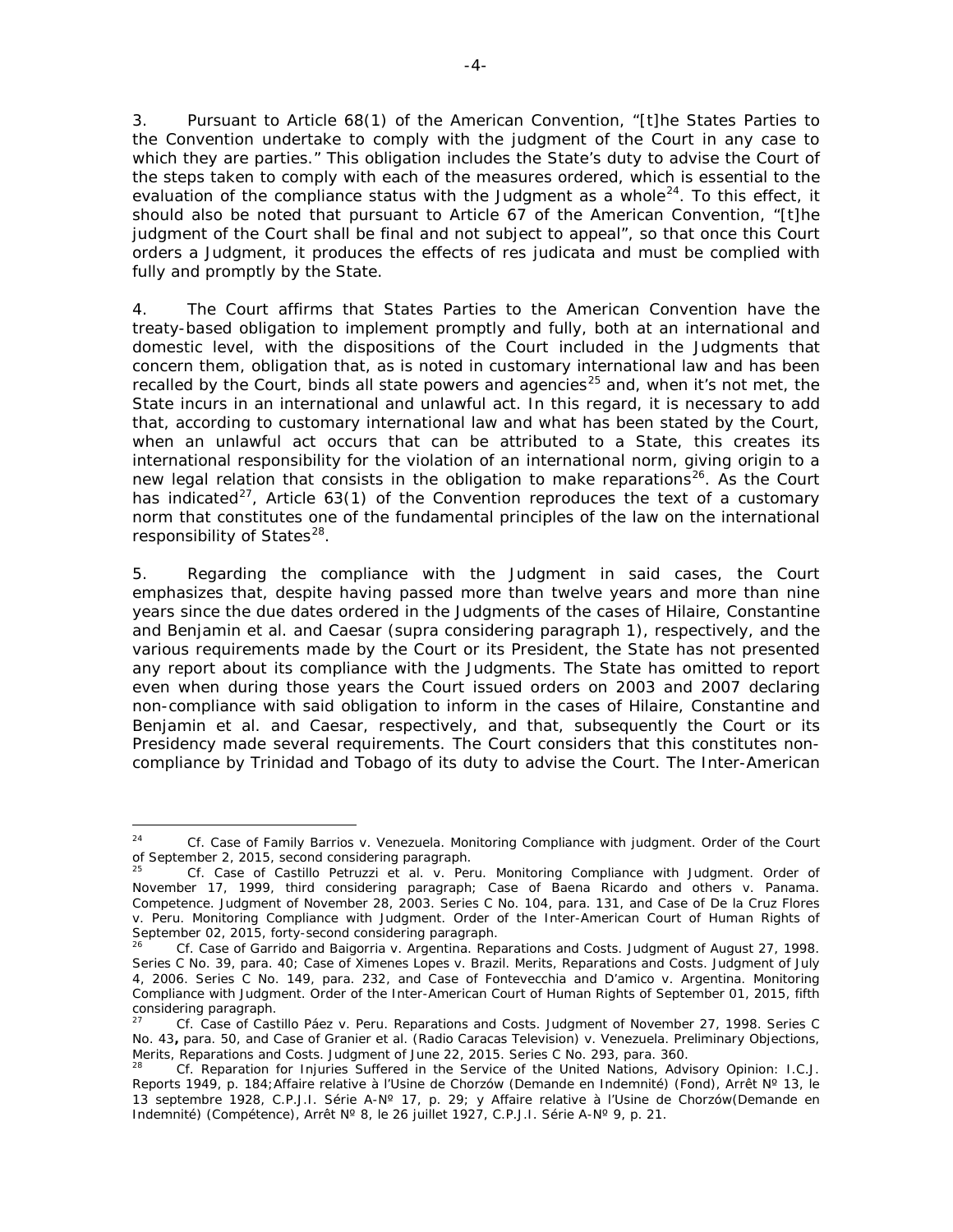Court reiterates that the inactivity of a State before an international human rights jurisdiction is contrary to the objective, aim and spirit of the American Convention<sup>[29](#page-4-0)</sup>.

6. During the stage of monitoring compliance with judgment, the Court has established that, the breach of the State's duty to advise constitutes non-compliance with the treaty-based obligations pursuant to articles 67 and  $68(1)^{30}$  $68(1)^{30}$  $68(1)^{30}$  (*supra* considering paragraph 3).

7. Taking into consideration said non-compliance of the State, the Court has no elements that may enable it to sustain that Trinidad and Tobago has adopted measures directed to comply with the reparations ordered in the Judgments (*supra*  considering paragraph 1). In this respect, the Court considers that said noncompliance prevents the reparation of the human rights violations declared in the Judgments.

8. In addition to the said non-compliance of the duty to advise, the briefs brought by the representative of the victims and the Commission in the case of *Hilaire, Constantine and Benjamin et al.* (*supra* having seen paragraphs 5 and 6) allow the affirmation that the compliance by Trinidad and Tobago with the reparations ordered in the Judgments is pending (*infra* considering paragraphs 9 and 10). The Commission emphasized that the victims of the case are still at risk of being executed, while the representative of the victims stated that the mandatory death penalty is still being imposed on those persons convicted of murder.

9. Even though the Commission provided information regarding the measure to "refrain from applying the Offences Against the Person Act" in the case of *Hilaire, Constantine and Benjamin et al.,* this information allows the reasoning that the State has not complied with the reparation ordered. In this regard, in relation to said case, the Court takes note of the judgments ordered by the Privy Council in the cases of *Balkissoon Roodal Vs. The State* of November 20, 2003, and *Charles Matthew Vs. The State* of July 7, 2004, as provided by the Inter-American Commission. In this respect, the Court verifies that through the judgment of *Balkissoon Roodal,* the Privy Council declared the annulment of the mandatory application of the death penalty<sup>[31](#page-4-2)</sup>. However, the Court also verifies that through the judgment in the case of *Charles Matthew,* the said decision established in the judgment of the case of *Balkissoon Roodal* was

-

<span id="page-4-0"></span><sup>29</sup> *Cf. Case of Caesar v. Trinidad and Tobago. Merits, Reparations and Costs.* Judgment of March 11, 2005. Series C No. 123, para. 38, and *Case of Fontevecchia and D´Amico v Argentina, Monitoring Compliance with Judgment.* Order of the Inter-American Court of Human Rights of September 01, 2015, ninth considering paragraph.

<span id="page-4-1"></span><sup>30</sup> In this respect, see for example: *Case of Caesar v. Trinidad and Tobago. Monitoring Compliance with Judgment.* Order of the Inter-American Court of Human Rights of November 21, 2007, eleventh considering paragraph; *Case of Huilca Tecse v. Peru. Monitoring Compliance with Judgment.* Order of the Inter-American Court of Human Rights of September 22, 2006, ninth considering paragraph; *Case of Neira Alegría et al. v. Peru. Monitoring Compliance with Judgment.* Order of the Inter-American Court of Human Rights of January 19, 2009, nineteenth considering paragraph; *Case of Acevedo Buendía et al. ("Discharged and Retired Employees of the Office of the Comptroller") v. Peru. Monitoring Compliance with Judgment.* Order of the Inter-American Court of Human Rights of January 28, 2015, third considering paragraph; and *Case of Fontevecchia and D'amico v. Argentina. Monitoring Compliance with Judgment.* Order of the Inter-American Court of Human Rights of September 01, 2015, ninth considering paragraph.

<span id="page-4-2"></span>Said judgment provides that the mandatory death penalty is inconsistent with the international obligations of Trinidad and Tobago based on the American Declaration of the Rights and Duties of Man; consequently, an interpretation consistent with the international obligations of the State should be preferred. As a result, the Privy Council indicated that the Offences Against the Person Act should be interpreted in such a way that would provide the discretionary application of the life sentence. *Cf. Privy Council Appeal No. 18 of 2003*, *Balkissoon Roodal Vs. The State*, November 20, 2013 (Annex to the brief presented by the Commission on December 8, 2003, p. 21).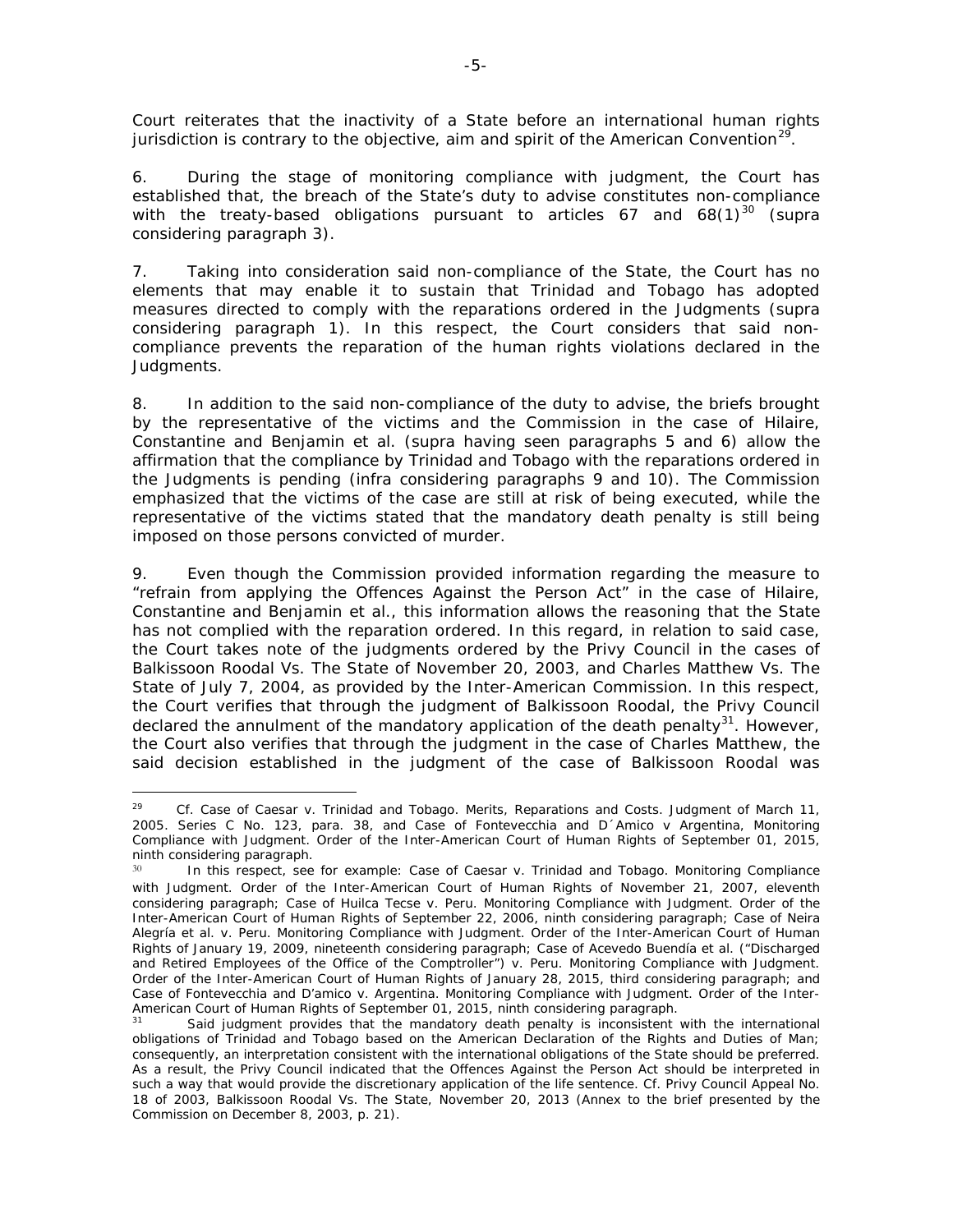revoked, and the mandatory application of the death penalty was restored<sup>[32](#page-5-0)</sup>. Nonetheless, according to the same judgment of the case of *Charles Matthew,* the mandatory death penalty could not be applied to those persons who up to that date were benefiting of the decision in the case of *Balkissoon Roodal*<sup>[33](#page-5-1)</sup>. Based on this, the Commission considered that this judgment applies to all the victims of the case of *Hilaire, Constantine and Benjamin et al.,* with the exception of Joey Ramiah, and required Trinidad and Tobago to commute all the death penalties imposed to them and impose them life imprisonment. However, the Commission subsequently reported cases of different persons, none of whom are victims of the case under study, that should also be protected by the said exception to the precedent of the case of *Charles Matthew,* and whose executions would have been ordered. The Commission also reported about an alleged state policy directed to the observance of the death penalty orders, founded on the assertion made by the Attorney General in 2005, who would have stated that no legal obstacle would discourage the State to carry out its constitutional mandate in relation to other convicted persons, in accordance with the rule of law<sup>[34](#page-5-2)</sup>. Likewise, the representative of the victims asserted, on its brief of 2014, that the mandatory death penalty continues to be applied in Trinidad and Tobago. The State, with its silence, did not contradict the statements of the Commission and the representative, despite the specific information requests that through notes of the Secretariat were made regarding the extension of the precedent established in the case of *Charles Matthew* (*supra* having seen paragraph 3).

10. A similar reasoning applies to the case of *Caesar*. The Court observes that the Commission stated that there are no elements that allow the verification of the compliance with the reparation to "adopt [...] such legislative or other necessary measures to repeal the Corporal Punishment Act". On the contrary, it described an example of October of 2005, in which a tribunal of Trinidad and Tobago went back to applying a corporal punishment. This was not contradicted by the State, despite the notes from the Secretariat that required the presentation of information regarding compliance with the Judgment (*supra* having seen paragraph 7).

11. The Court considers that said non-compliance with the duty to advise and to implement the reparations ordered (*supra* considering paragraphs 5 to 10) constitutes an open disregard of the duties derived from the Judgments handed down by the Court

<span id="page-5-0"></span> $32<sup>°</sup>$ In this regard, the Privy Council based its decision arguing that although the Trinitarian Constitution recognizes the rights to life and the prohibition of cruel and inhuman treatment, section 6 (1) thereof provides that such rules may not invalidate a pre-existing rule, so, considering that the Offences Against the Person Act precedes the Trinitarian Constitution, its provisions can only be annulled by the Parliament. *Cf. Privy Council Appeal No. 12 of 2004, Charles Matthew Vs. The State,* July 7, 2004 (Annex to the brief presented by the Commission on July 12, 2004, p. 107 and 108). In this matter, the Court finds necessary to reaffirm the provisions of the Judgment in the case of *Hilaire, Constantine and Benjamin et al.*, as well as in the case of *Caesar,* referring to Section 6 of the Constitution of Trinidad and Tobago, when it determined that the State "may not invoke the provisions of its internal law as justification for failure to comply with its international obligations", so that ''the exclusion clause contained in Section 6 of the Constitution of Trinidad and Tobago is incompatible with the Convention", which ordered the State to amend this constitutional section (*supra* considering paragraph 6). The Court also takes note that in the vote of the minority of the Privy Council, it was acknowledged that "the effect of reversing *Roodal* is to put the State in breach of its international obligations". *Cf. Privy Council Appeal No. 12 of 2004, Charles Matthew Vs. The State,* July 7, 2004 (Annex to the brief presented by the Commission on July 12, 2004, p. 135).

<span id="page-5-1"></span>In this regard, the Privy Council determined that, given that a group of people expected to be subjected under the criterion of the Roodal case, it would be a cruel punishment to remove the law which they previously had. However, that criterion would not apply to those convicted after the judgment of the case *Matthew*. *Cf. Privy Council Appeal No. 12 of 2004, Charles Matthew Vs. The State,* July 7, 2004 (Annex to the brief presented by the Commission on July 12, 2004, p.109, 115 y 116).

<span id="page-5-2"></span><sup>34</sup> *Cf.* Daily Press Release of *The Trinidad Guardian*, *State forced to hold hand on hanging,* June 14, 2005 (Annex to the brief presented by the Commission on August 15, 2005, p. 157).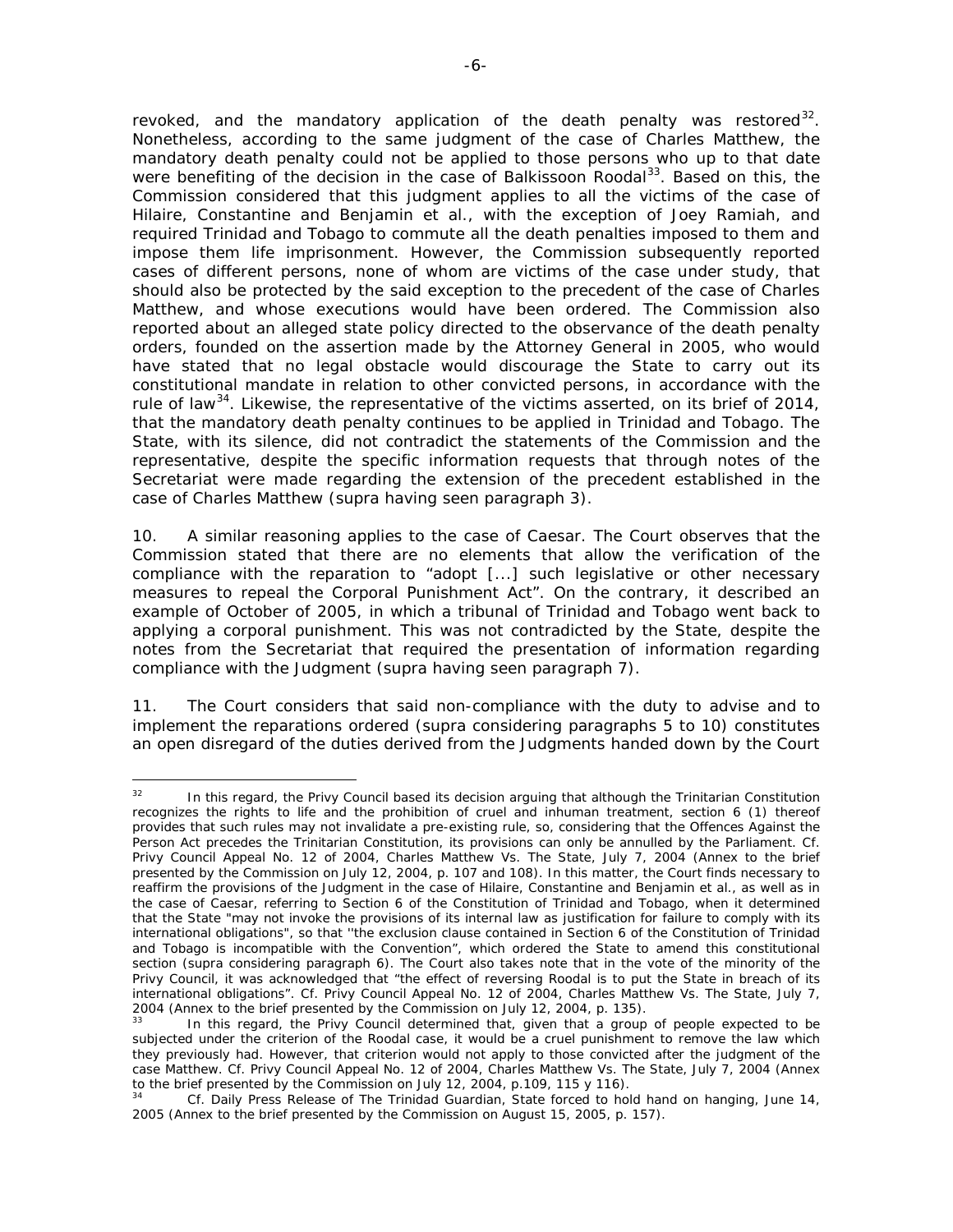and of the treaty-based obligations of the State, which precludes the reparation of the violations to the human rights established in the Judgments and strips the Convention of its effectiveness (*effet utile*) in the specific case<sup>35</sup>.

12. Based on the foregoing, the Court considers it necessary to apply the dispositions set in Articles 65 of the American Convention<sup>[36](#page-6-1)</sup> and 30 of its Statute<sup>37</sup>, so that in the Annual Report 2015, that the Court will submit for consideration of the General Assembly of the Organization of American States, it will indicate that Trinidad and Tobago has failed to comply during twelve years with its obligation to comply with the reparations ordered in the Judgment of 2002 in the case of *Hilaire, Constantine and Benjamin et al.* as well as with its duty to advise about the steps taken to this end*;* and during nine years with its obligation to comply with the reparations ordered in the Judgment of 2005 in the case of *Caesar*, as well as with its duty to advise about the steps taken to this end. In this situation, the American States have established a system of collective enforcement where all the States Parties must make every effort to ensure that there is no evident failure by the States with their obligation to comply with and obey the Court's Judgments.

13. This Court has indicated that the American Convention and other human rights treaties, are applied in accordance with the notion of collective guarantee and have a special nature distinguishing them from other treaties, which regulate reciprocal interests of States Parties<sup>[38](#page-6-3)</sup>. This concept of collective enforcement is closely related to the practical effects of the Judgments of the Inter-American Court, because the American Convention embodies a system that constitutes a real regional public order, the maintenance of which is in the interest of each and every State Party. The interest of the signatory States is the preservation of the system for the protection of human rights that they themselves have created, and if a State violates its obligation to comply with the decisions of the only jurisdictional organ in this matter, it is violating the undertaking to comply with the Court's Judgments made towards the other States. Therefore, the task of the General Assembly of the Organization of American States, in the case of manifest noncompliance with a Judgment delivered by the Inter-American Court by one of the States, is precisely that of protecting the practical effects of the American Convention and preventing the inter-American justice from becoming illusory by being at the discretion of the internal decisions of a State.

14. Once the Court has determined the application of said articles in cases of noncompliance with its judgments, and has advised this in its Annual Report for the consideration of the General Assembly of the Organization of American States, the Court will continue including said non-compliance each year when presenting its Annual Report, unless the State provides information on the adoption of the necessary measures taken to comply with the reparations ordered in the Judgment; or that the representatives of the victims or the Commission report information regarding the

<span id="page-6-0"></span><sup>35</sup> <sup>35</sup> *Cf. Case of Yatama v. Nicaragua. Monitoring Compliance with Judgment.* Order of the Inter-American Court of Human Rights of August 22, 2013, fifteenth considering paragraph.<br><sup>36</sup> "To each regular session of the General Assembly of the Organization of American States the Court

<span id="page-6-1"></span>shall submit, for the Assembly's consideration, a report on its work during the previous year. It shall specify, in particular, the cases in which a state has not complied with its judgments, making any pertinent recommendations".

<span id="page-6-2"></span><sup>37</sup> "The Court shall submit a report on its work of the previous year to each regular session of the OAS General Assembly. It shall indicate those cases in which a State has failed to comply with the Court's ruling. It may also submit to the OAS General Assembly proposals or recommendations on ways to improve the inter-American system of human rights, insofar as they concern the work of the Court".

<span id="page-6-3"></span><sup>38</sup> *Cf. Case of Baena Ricardo et al. v. Panama. Competence*. Judgment of November 28, 2003. Series C No. 104, para. 96.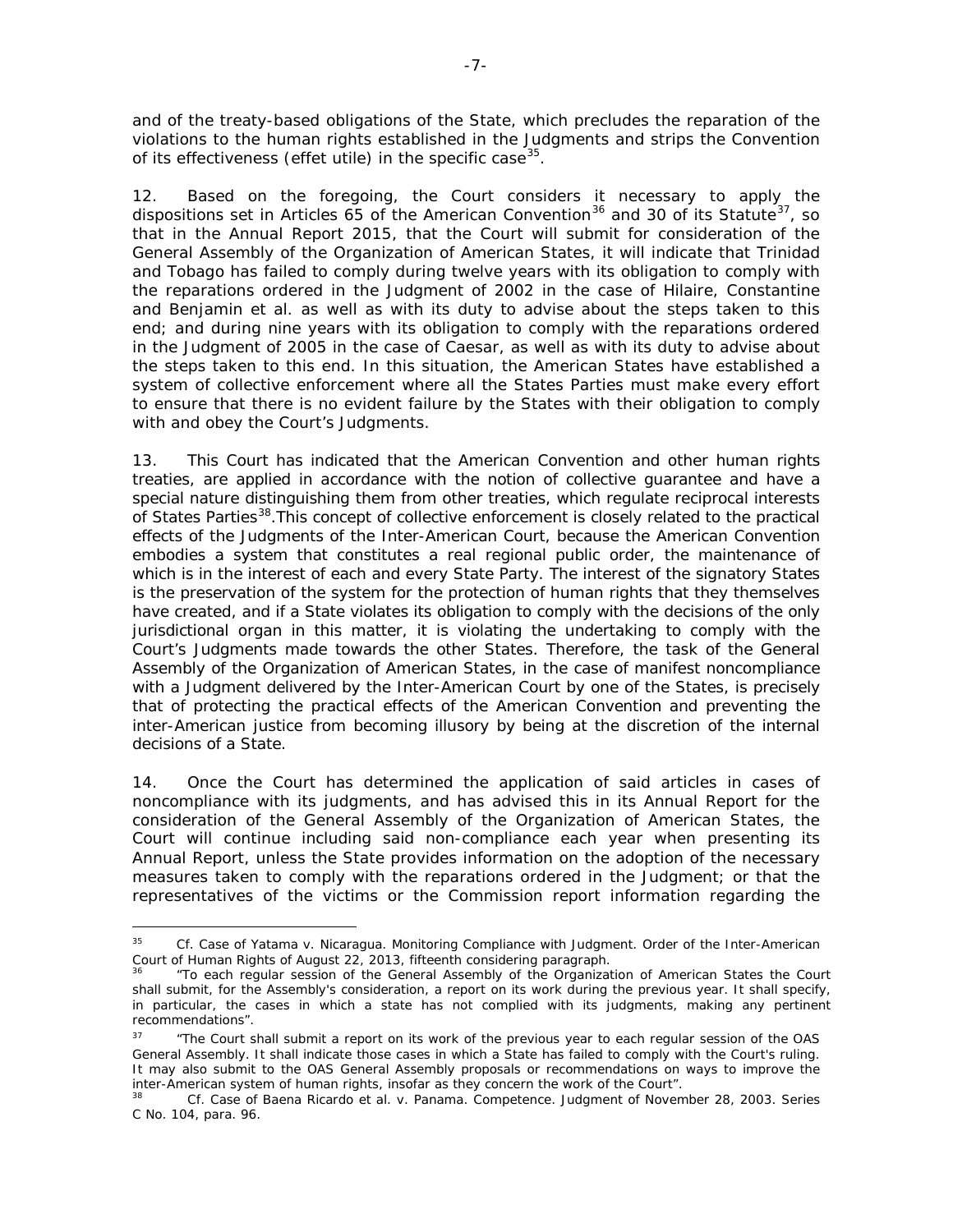implementation and compliance with the dispositions of the Judgments that require assessment by this Court<sup>[39](#page-7-0)</sup>.

## **THEREFORE**

## **THE INTER-AMERICAN COURT OF HUMAN RIGHTS,**

In exercise of its authority to monitor compliance with its decisions and pursuant to Articles 33, 62(1), 62(3), 65, 67 and 68(1) of the American Convention on Human Rights, 24, 25 and 30 of its Statute and 30, 31 and 69 of its Rules of Procedure,

## **DECLARES THAT:**

1. The State has not complied for twelve years with its obligation to inform this Court of the measures adopted to comply with the reparations ordered in the Judgment of June 21, 2012, in the case of *Hilaire, Constantine and Benjamin et al.,*  and for nine years regarding the Judgment of March 11, 2005, in the case of *Caesar,*  pursuant to the indicated in the considerations of this Order.

2. The State has not complied with any of the reparations ordered in the Judgment of the case of *Hilaire, Constantine and Benjamin et al.:*

- a) Abstain from applying the Offences Against the Person Act of 1925 and within a reasonable period of time, modify said Act to comply with international norms of human rights (*eight operative paragraph of the Judgment*).
- b) Order a retrial in which the new criminal legislation resulting from the reforms to the Offences Against the Person Act of 1925 will be applied in the criminal proceedings in relation to the crimes imputed to 31 of the victims in the terms of the Judgment (*ninth operative paragraph of the Judgment*).
- c) Submit before the competent authority and by means of the Advisory Committee on the Power of Pardon, the review of the cases of the victims (*tenth operative paragraph of the Judgment*).
- d) Abstain from executing the victims, in all cases and regardless of the results of the new trials (*eleventh operative paragraph of the Judgment*).
- e) Pay for non-pecuniary damage to the wife of Joey Ramiah, Carol Ramcharan, the sum provided in the Judgment to support and educate their child, Joanus Ramiah (*twelfth operative paragraph of the Judgment*).
- f) Pay Joey Ramiah's mother, Moonia Ramiah, the sum provided in the Judgment for non-pecuniary damage (*thirteenth operative paragraph of the* Judgment).
- g) Modify the conditions of its prison system to conform to the relevant international norms of human rights protection on the matter (*fourteenth operative paragraph of the Judgment).*
- h) Pay the representatives of the victims the sum provided in the Judgment as reimbursement for their expenses (*fifteenth operative paragraph of the Judgment*).

And in relation to the case of *Caesar*:

<span id="page-7-0"></span><sup>-</sup><sup>39</sup> *Cf. Case of Apitz-Barbera et al. ("First court of Administrative disputes") v. Venezuela. Monitoring Compliance with Judgment*. Order of the Inter-American Court of Human Rights of November 23, 2012, forty-eight considering paragraph.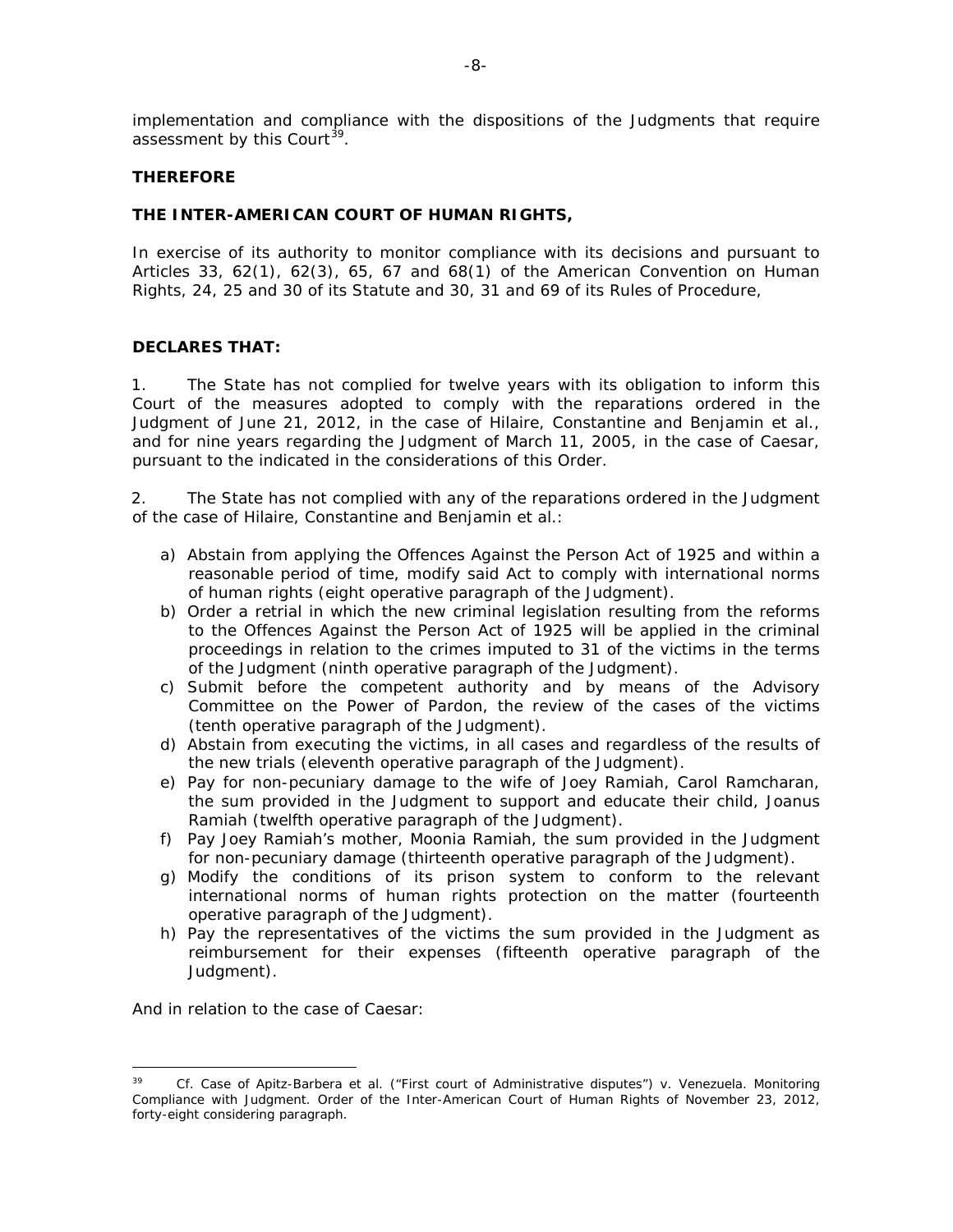- a) Pay to Mr. Winston Caesar the compensation provided in the Judgment for moral damages (*first operative paragraph*).
- b) Provide Mr. Winston Caesar, through its national health services, free of charge and for such period as may be necessary with effect from the date of notification of the Judgment, such medical and psychological care and medication as may be recommended by appropriately qualified specialists (*second operative paragraph*).
- c) Adopt, within a reasonable time, such legislative or other measures as may be necessary to abrogate the Corporal Punishment Act (Offenders Over Eighteen) (*third operative paragraph*).
- d) Amend, within a reasonable time, Section 6 of Trinidad and Tobago's Constitution (*fourth operative paragraph*)*.*
- e) Adopt, within a reasonable time, such measures as may be necessary to bring the conditions of detention in its prisons into compliance with the relevant international human rights norms (*fifth operative paragraph*).

# **AND DECIDES:**

3. To maintain open the procedure of monitoring compliance with judgment regarding all the reparation measures ordered in the Judgments of said cases, in terms of the considering paragraph 14 of this Order.

4. To dispose Trinidad and Tobago to adopt, in a definitive manner and as soon as possible, all the measures necessary to give an effective and prompt compliance to the operative paragraphs pending compliance of the Judgments ordered in the present cases, in accordance with the considerations of this Order and pursuant to Article 68(1) of the American Convention on Human Rights.

5. To incorporate into the next Annual Report of the Inter-American Court of Human Rights the decisions taken in this Order so as to inform the General Assembly of the Organization of American States, in application of Article 65 of the American Convention on Human Rights, of the failure of the State of Trinidad and Tobago to comply with its obligations indicated in the operative paragraphs 1 and 2 of this Order.

6. To request the Secretariat of the Court to notify this Order to the State, the representatives of the victims and the Inter-American Commission of Human Rights.

Order of the Inter-American Court of Human Rights Case of Hilaire, Constantine and Benjamin and others; and Case of Caesar Vs. Trinidad and Tobago. Monitoring Compliance with Judgments.

-9-

Humberto Antonio Sierra Porto